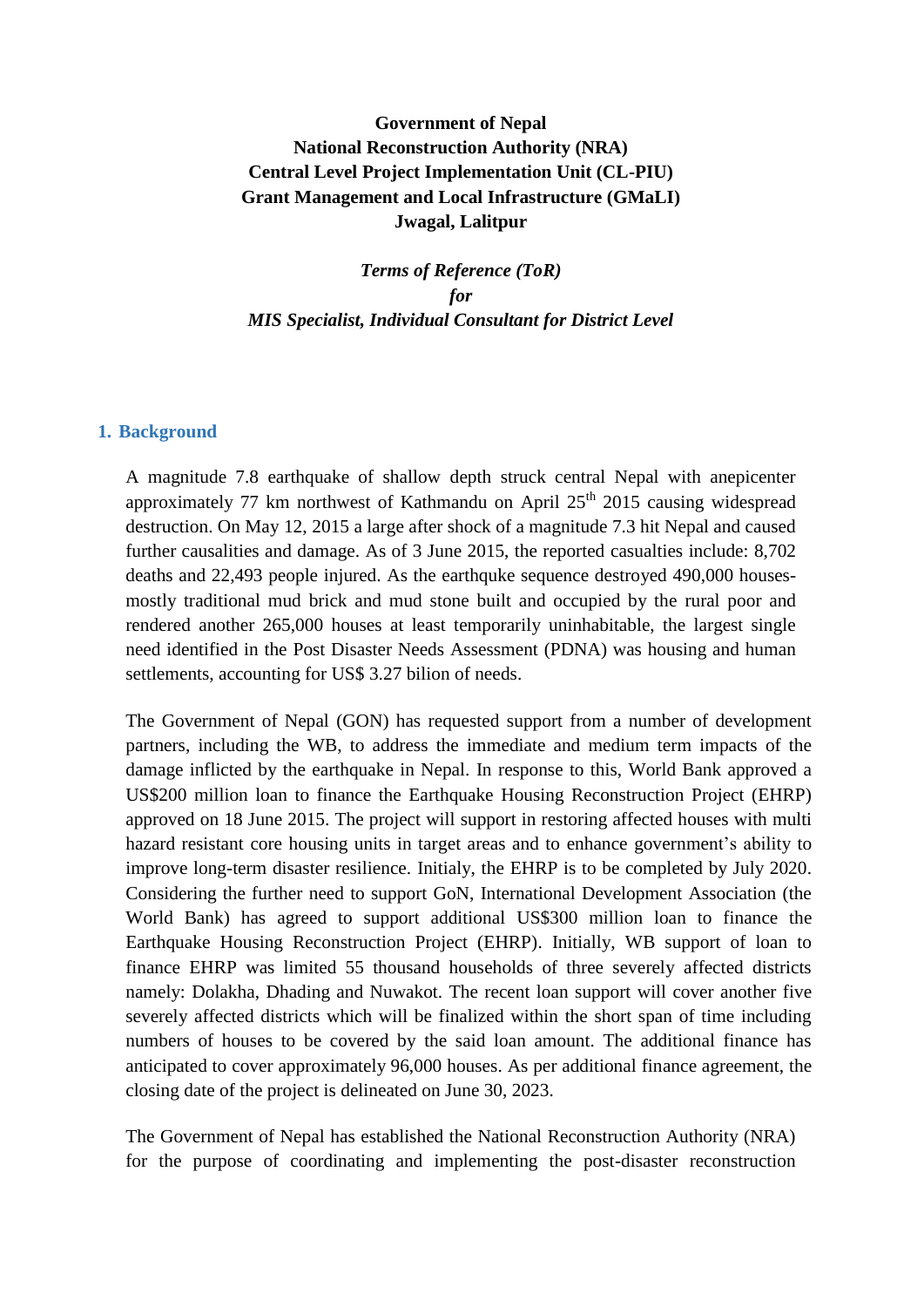program. Thus a Project management Unit (PMU) has been established within NRA to provide high level oversight and policy decision on project activities. Housing reconstruction activities will be implemented by dedicated Project Implementation Units (PIUs) in Central Level Project Implementation Unit (CLPIU) of Building and in Central Level Project Implementation Unit (CLPIU) of Grant Management and Local Infrastructure (GMaLI) under the NRA.

NRA has already established a Central Level Project Implementation Unit (CL-PIU) at centre and District Level Project Implementation Unit (DL-PIU) at districts. As per the requirement, the CL-PIU intends to hire One (1) Individual consultant for each 14 DL-PIUs as **Management Information Systems (MIS) Specialist**, hereafter referred to as the Consultant.

## **2. Objective of the assignment**

The NRA/PMU is preparing to restore and improve the living condition of the victims of the earthquake by reconstructing the destroyed and damaged houses with an adequate seismic standard in the districts severely affected by the earthquake, thereby contributing to sustainable socio-economic development of the region and build back better.

The main objective of hiring the Consultant is to assist the DL-PIU in ensuring the smooth implementation of online GMaLI works. MIS platform is currently being designed and developed by the MIS firm, and producing map-based reports for project monitoring and evaluation. The web based MIS is hosted at the Government Integrated Data Center (GIDC) and is being used to manage housing grant beneficiaries, disbursements, grievances and other related tasks.

## **3. Tasks and responsibilities**

- Actively participate in overall user testing of the MIS platform to ensure data standardization, quality and data compliance at all levels (CLPIU, DLPIU & Palika)
- Perform hardware, software and network requirement analysis at DLPIU level and coordinate with service providers to ensure the smooth operation of the MIS in a dayto-day basis.
- Manage and maintain LAN, WAN and other basic hardware related issues
- Review TOR for hardware procurement, software programming, installation, training, operating manuals and maintenance at district level.
- Contribute towards the development of MIS reporting format, grievance redress mechanism and other project components and ensure that the reporting formats are well developed and incorporated in the MIS platform
- Assess effectiveness of data collection and communication as well as undertake appropriate measures to improve the effectiveness
- Update CL-PIU and DL-PIU on new/emerging information and communication technology and recommend appropriate system at all levels
- Design and undertake capacity building activities for MIS using staff at DL-PIU, District and ward levels
- Carry out regular checks and maintain accurate, easily accessible and high quality data/information to relevant stakeholders at all times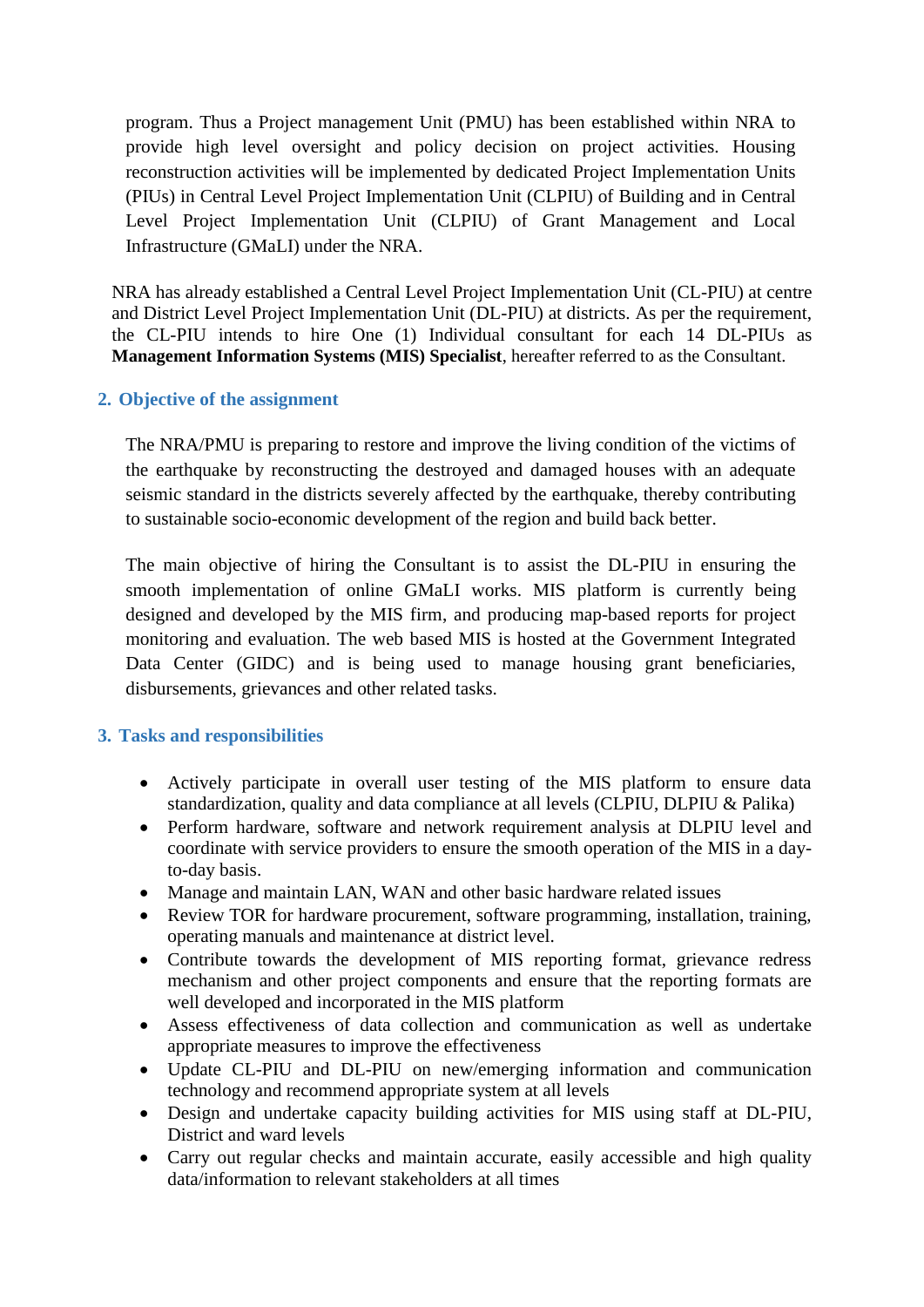- Design and implement processes and systems that ensure data management reports are produced
- Supervise MIS users to ensure that the MIS data is updated, accurate and complete and take immediate action in case of any operational and/or technical issues encountered
- Coordinate with M&E Specialist, Finance Specialist, DTCO and banks to reduce fudiciary risk.
- Coordiante with DLPIUs, Rural Municipalities/Municipalities or any entity identified by NRA, as well as I/NGOs in payment, data reconsilation and digitization.
- Coordinate with the NRA team, CLPIU (GMALI), CLPIU-Building and DLPIU-Building, as well as different Palikas within the districts and support on records collection, digitization, segregation, logistics, filing and management for all beneficiaries within the districts.
- Perform tasks and duties as assigned by CL-PIU MIS Specialist/Team Leader and NRA MIS Specialist with regard to EHRP MIS implementation.

## **4. Management of Assignment**

The GMaLI, DL-PIUs should report to CLPIU on MIS work performance. The Consultant will work in close coordination with the GMaLI and Building DL-PIUs, M/RM, etc. In order to accomplish the roles and responsibility in timely manner, s/he has to start the work immediately after signing the contract agreement. The Consultant is responsible for coordination with GMaLI and Building DL-PIUs and other stakeholders. Similarly GMaLI DL-PIU will facilitate the Consultant to coordinate with stakeholders/offices. The Consultant shall perform the task under the guidance of GMaLI DL-PIU. S/he will report to CLPIU through the GMaLI DL-PIU and s/he will be required to spend the entire assignment period on proposed district, with frequent visit to project site as per the requirement.

## **5. Selection of the Consultant**

A Consultant will be selected in accordance with "The World Bank's Procurement Regulations for IPF Borrowers: Procurement in Investment Project Financing Goods, Works, Non-Consulting and Consulting Services, July 2016 (Revised November 2017), Section VII: Approved Selection Methods Consulting Services/ Para 7.36 & 7.37: Open Competitive Selection of Individual Consultants".

#### **6. Duration of Assignment**

The duration of the consultant's services shall be up to August 16, 2021.